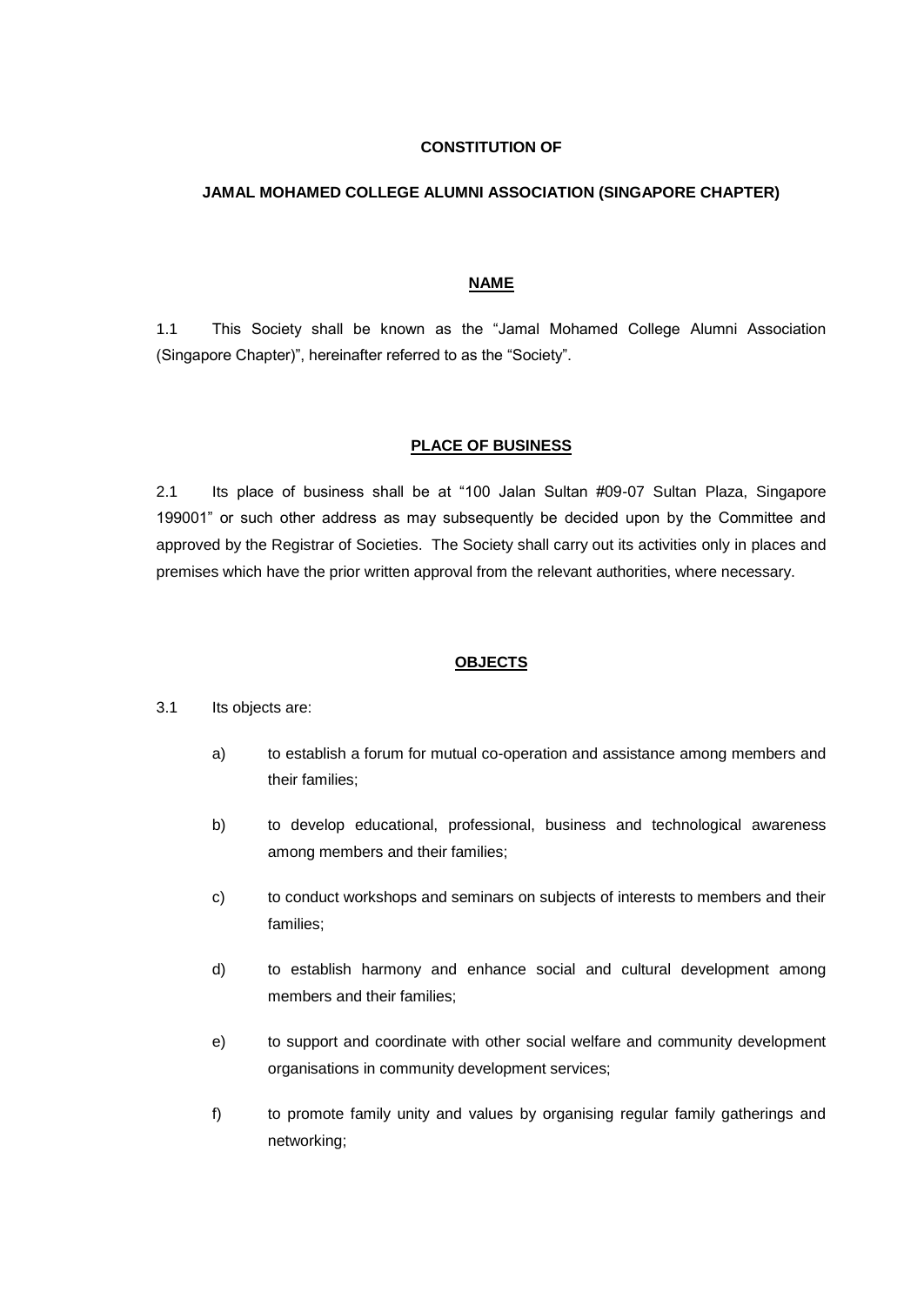3.2 In furtherance of the above objects, the Society may generate funds by arranging and conducting programmes and inviting donations and prizes provided always that no fund shall be raised from the public for any purpose without the prior approval of the relevant authorities.

3.3 The income and property of the Society whensoever derived shall be applied towards the promotion of the objects of the Society as set forth in this Constitution and no portion thereof shall be paid or transferred directly or indirectly by way of dividend or bonus or otherwise howsoever by way of profit to the persons who at any time are or have been members of the Society or to any of them or to any person claiming through any of them.

# **MEMBERSHIP QUALIFICATION AND RIGHTS**

4.1 Membership is open to all individuals who studied in Jamal Mohamed College who is resident in Singapore.

4.2 Only Members who are above 21 years of age shall have the right to vote and to hold office in the Society.

# **APPLICATION FOR MEMBERSHIP**

5.1 A person wishing to join the Society should submit his particulars to the Secretary on a prescribed form.

- 5.2 The Committee will decide on the application for membership.
- 5.3 A copy of the Constitution shall be furnished to every approved member.

# **ENTRANCE FEES, SUBSCRIPTIONS AND OTHER DUES**

6.1 There shall be no entrance fee payable for all members.

6.2 There shall be no subscriptions payable by members. The funds of the Society shall be derived from free-will offerings.

6.3 Any additional fund required for special purposes may only be raised from members with the consent of the general meeting of the members.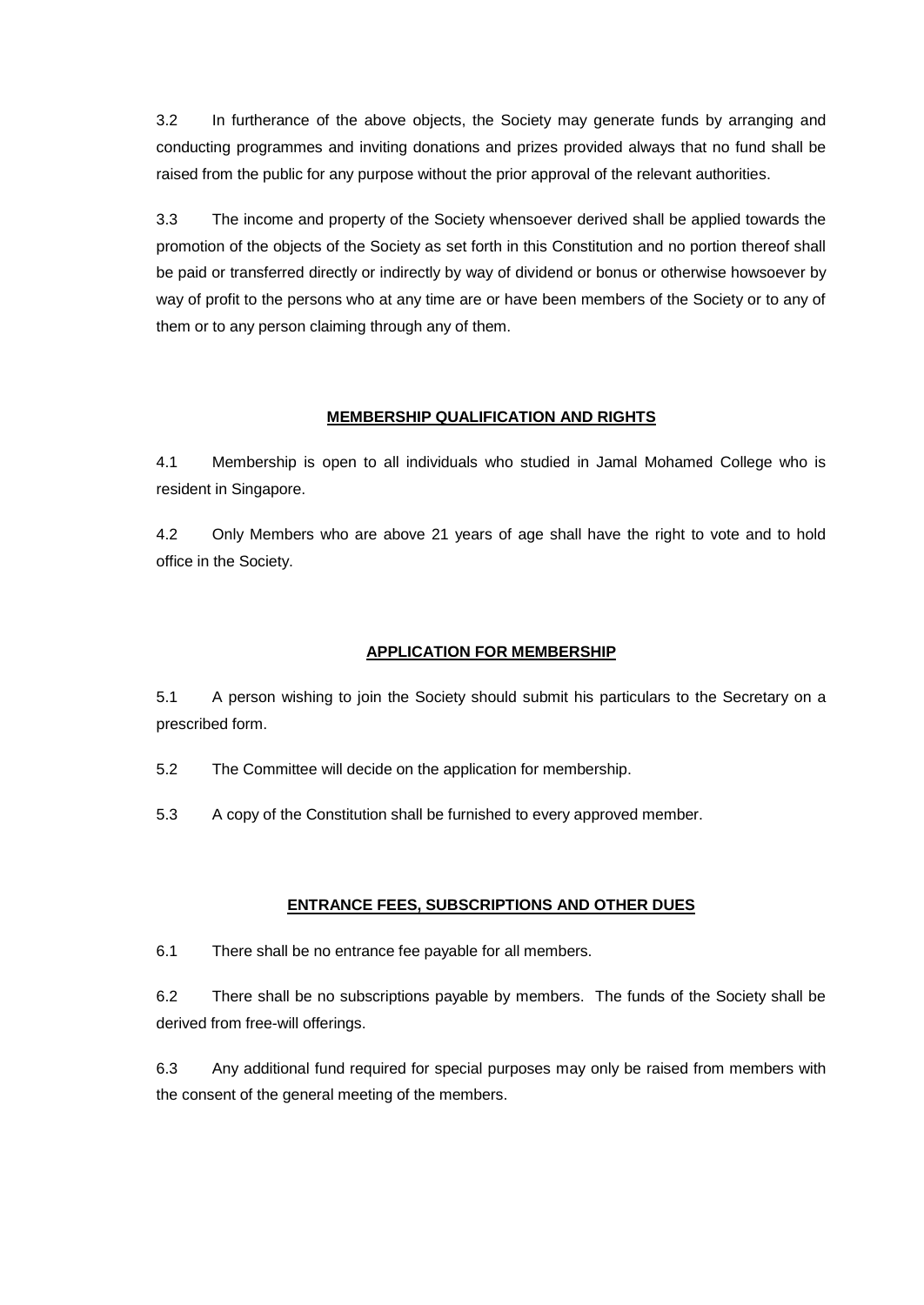# **SUPREME AUTHORITY AND GENERAL MEETINGS**

7.1 The supreme authority of the Society is vested in a General Meeting of the members.

7.2 An Annual General Meeting shall be held within three (3) months after the close of the financial year.

7.3 At other times, an Extraordinary General Meeting must be called by the President on the request in writing of not less than 25% of the total voting membership or thirty (30) voting members, whichever is the lesser, and may be called at anytime by order of the Committee. The notice in writing shall be given to the Secretary setting forth the business that is to be transacted. The Extraordinary General Meeting shall be convened within two (2) months from receiving this request to convene the Extraordinary General Meeting.

7.4 If the Committee does not within two (2) months after the date of the receipt of the written request proceed to convene an Extraordinary General Meeting, the members who requested for the Extraordinary General Meeting shall convene the Extraordinary General Meeting by giving ten (10) days' notice to voting members setting forth the business to be transacted and simultaneously posting the agenda on the Society's notice board.

7.5 At least two (2) weeks' notice shall be given of an Annual General Meeting and at least ten (10) days' notice of an Extraordinary General Meeting. Notice of meeting stating the date, time and place of meeting shall be sent by the Secretary to all voting members. The particulars of the agenda shall be posted on the Society's notice board four (4) days in advance of the meeting.

7.6 Unless otherwise stated in this Constitution, voting by proxy shall not be allowed at all General Meetings.

7.7 The following points will be considered at the Annual General Meeting:

- a) The previous financial year's accounts and annual report of the Committee.
- b) Where applicable, the election of office-bearers and Honorary Auditors for the following term.

Any member who wishes to place an item on the agenda of a General Meeting may do so provided he gives notice to the Secretary one (1) week before the meeting is due to be held.

7.8 At least 25% of the total voting membership or thirty (30) voting members, whichever is the lesser, present at a General Meeting shall form a quorum. Proxies shall not be constituted as part of the quorum.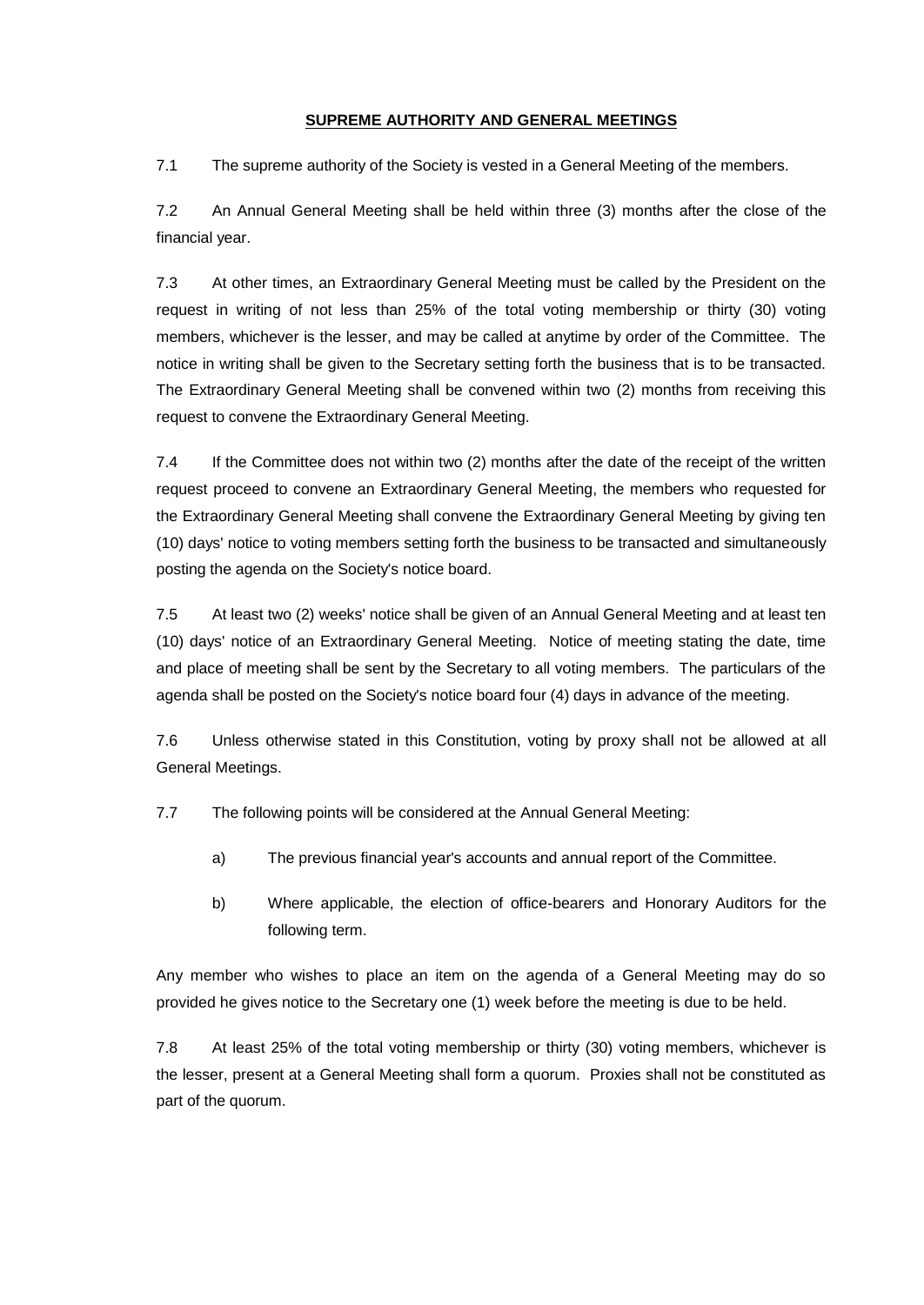7.9 In the event of there being no quorum at the commencement of a General Meeting, the meeting shall be adjourned for half an hour and should the number then present be insufficient to form a quorum, those present shall be considered a quorum, but they shall have no power to amend any part of the existing Constitution.

#### **MANAGEMENT AND COMMITTEE**

8.1 The administration of the Society shall be entrusted to a Committee consisting of the following to be elected at alternate Annual General Meeting:

- A President A Vice-President A Secretary An Assistant Secretary A Treasurer An Assistant Treasurer
- 14 Ordinary Committee Members

8.2 Names for the above offices shall be proposed and seconded at the Annual General Meeting and election will follow on a simple majority vote of the members. All office-bearers, except the Treasurer may be re-elected to the same or related post for a consecutive term of office. The term of office of the Committee is two years.

8.3 Election will be either by show of hands or, subject to the agreement of the majority of the voting members present, by a secret ballot. In the event of a tie, the Chairman of the meeting shall have a casting vote.

8.4 A Committee Meeting shall be held at least once every 3 months after giving seven (7) days' notice to Committee Members. The President may call a Committee Meeting at any time by giving five (5) days' notice. At least half  $(\frac{1}{2})$  of the Committee Members must be present for its proceedings to be valid.

8.5 Any member of the Committee absenting himself from three (3) meetings consecutively without satisfactory explanations shall be deemed to have withdrawn from the Committee and a successor may be co-opted by the Committee to serve until the next Annual General Meeting. Any changes in the Committee shall be notified to the Registrar of Societies within two (2) weeks of the change.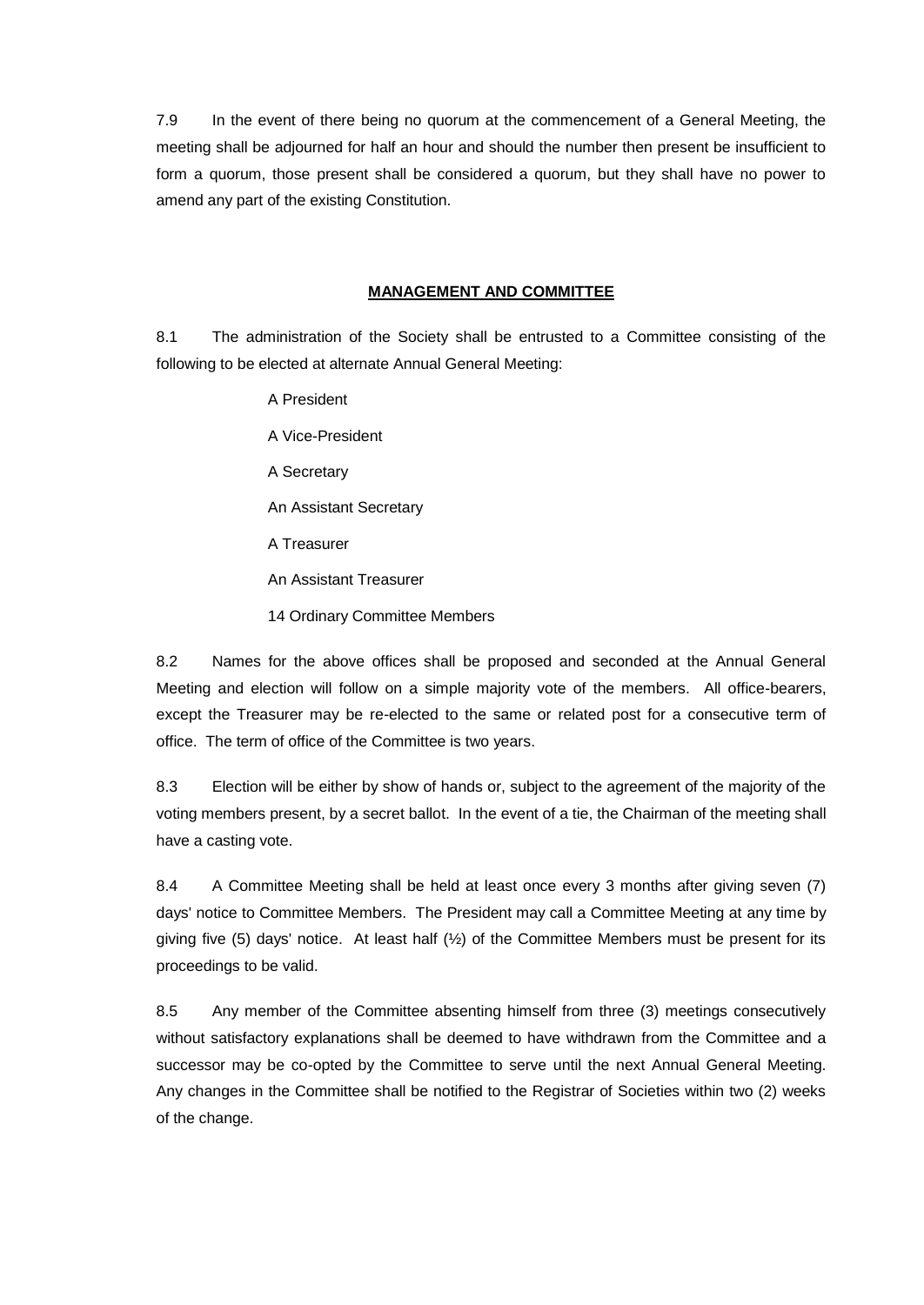8.6 The duty of the Committee is to organise and supervise the daily activities of the Society. The Committee may not act contrary to the expressed wishes of the General Meeting without prior reference to it and shall always remain subordinate to the General Meetings.

8.7 The Committee has power to authorise the expenditure of a sum not exceeding the approved budget from the Society's funds for the Society's purposes.

# **DUTIES OF OFFICE-BEARERS**

9.1 The President shall chair all General and Committee meetings. He shall also represent the Society in its dealings with outside persons.

9.2 The Vice-President shall assist the President and deputise for him in his absence.

9.3 The Secretary shall keep all records, except financial, of the Society and shall be responsible for their correctness. He will keep minutes of all General and Committee meetings. He shall maintain an up-to-date Register of Members at all times.

9.4 The Assistant Secretary shall assist the Secretary and deputise for him in his absence.

9.5 The Treasurer shall keep all funds and collect and disburse all moneys on behalf of the Society and shall keep an account of all monetary transactions and shall be responsible for their correctness. He is authorised to expend up to \$ 500 per month for petty expenses on behalf of the Society. He will not keep more than \$ 100 in the form of cash and money in excess of this will be deposited in a bank to be named by the Committee. Cheques, etc. for withdrawals from the bank will be signed by the Treasurer and either the President or the Vice-President or the Secretary.

9.6 The Assistant Treasurer shall assist the Treasurer and deputise for him in his absence.

9.7 Ordinary Committee Members shall assist in the general administration of the Society and perform duties assigned by the Committee from time to time.

# **AUDIT AND FINANCIAL YEAR**

10.1 Two (2) voting members, not being members of the Committee, shall be elected as Honorary Auditors at alternate Annual General Meeting and will hold office for a term of two years only and shall not be re-elected for a consecutive term. The accounts of the Society shall be audited by a firm of Certified Public Accountants if the gross income or expenditure of the society exceeds \$500,000 in that financial year, in accordance with Section 4 of the Societies Regulations.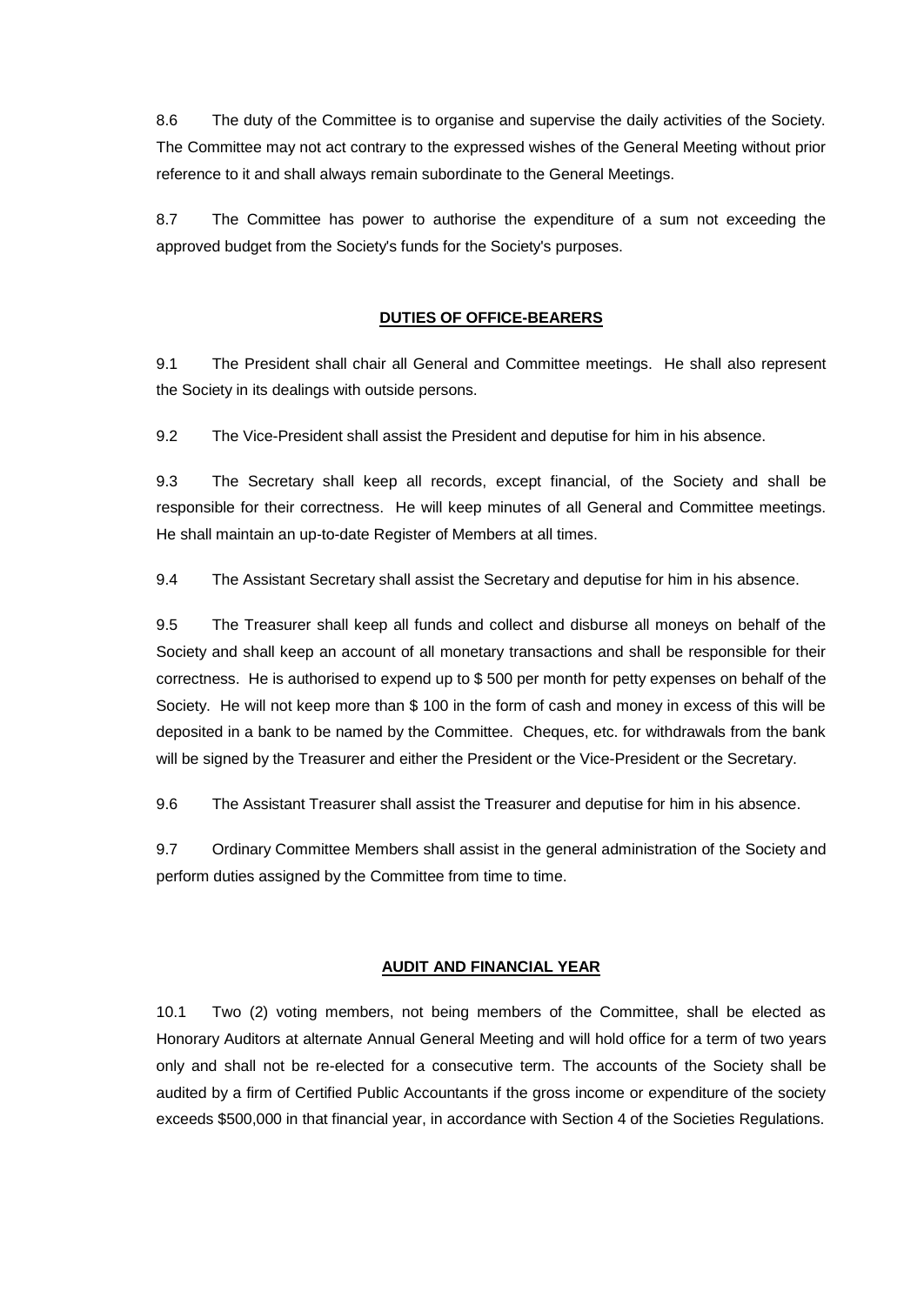- 10.2 They:
	- a) Will be required to audit each year's accounts and present a report upon them to the Annual General Meeting.
	- b) May be required by the President to audit the Society's accounts for any period within their tenure of office at any date and make a report to the Committee.
- 10.3 The financial year shall be from 1<sup>st</sup> December to 30<sup>th</sup> November.

# **TRUSTEES**

11.1 If the Society at any time acquires any immovable property, such property shall be vested in trustees subject to a declaration of trust.

- 11.2 The trustees of the Society shall:
	- a) Not be more than four (4) and not less than two (2) in number.
	- b) Be elected by a General Meeting of members.
	- c) Not effect any sale or mortgage of property without the prior approval of the General Meeting of members.
- 11.3 The office of the trustee shall be vacated:
	- a) If the trustee dies or becomes a lunatic or of unsound mind.
	- b) If he is absent from the Republic of Singapore for a period of more than one (1) year.
	- c) If he is guilty of misconduct of such a kind as to render it undesirable that he continues as a trustee.
	- d) If he submits notice of resignation from his trusteeship.

11.4 Notice of any proposal to remove a trustee from his trusteeship or to appoint a new trustee to fill a vacancy must be given by posting it on the notice board in the Society's premises at least two (2) weeks before the General Meeting at which the proposal is to be discussed. The result of such General Meeting shall then be notified to the Registrar of Societies.

11.5 The address of each immovable property, name of each trustee and any subsequent change must be notified to the Registrar of Societies.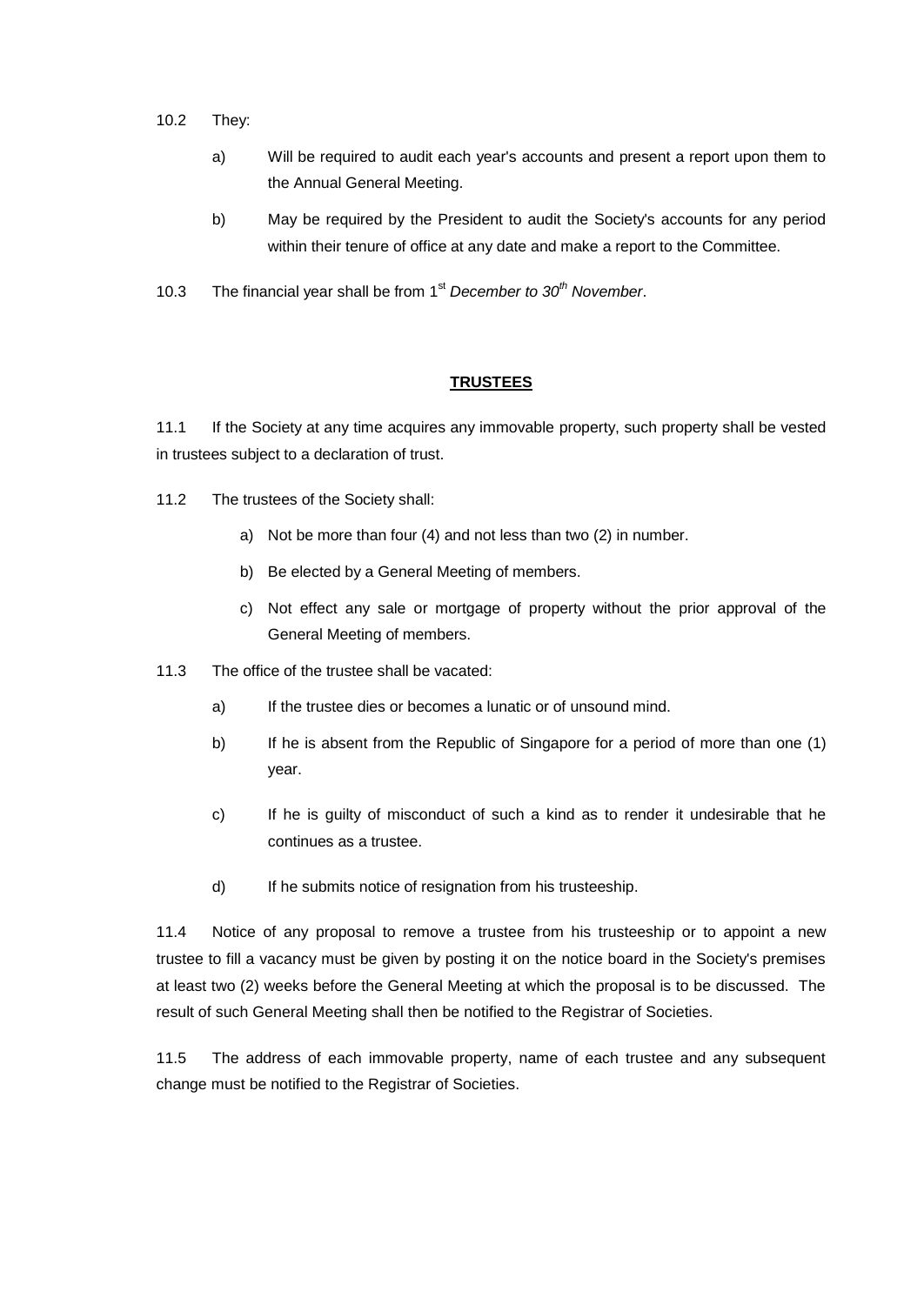#### **VISITORS AND GUESTS**

12.1 Visitors and guests may be admitted into the premises of the Society but they shall not be admitted to the privileges of the Society. All visitors and guests shall abide by the Society's rules and regulations.

#### **PROHIBITIONS**

13.1 Gambling of any kind, excluding the promotion or conduct of a private lottery which has been permitted under the Private Lotteries Act Cap 250, is forbidden on the Society's premises. The introduction of materials for gambling or drug taking and of bad characters into the premises is prohibited.

13.2 The funds of the Society shall not be used to pay the fines of members who have been convicted in court of law.

13.3 The Society shall not engage in any trade union activity as defined in any written law relating to trade unions for the time being in force in Singapore.

13.4 The Society shall not indulge in any political activity or allow its funds and/or premises to be used for political purposes.

13.5 The Society shall not hold any lottery, whether confined to its members or not, in the name of the Society or its office-bearers, Committee or members unless with the prior approval of the relevant authorities.

13.6 The Society shall not raise funds from the public for whatever purposes without the prior approval in writing of the Assistant Director Operations, Licensing Division, Singapore Police Force and other relevant authorities.

# **AMENDMENTS TO CONSTITUTION**

14.1 The Society shall not amend its Constitution without the prior approval in writing of the Registrar of Societies. No alteration or addition/deletion to this Constitution shall be passed except at a general meeting and with the consent of two-thirds (2/3) of the voting members present at the General Meeting.